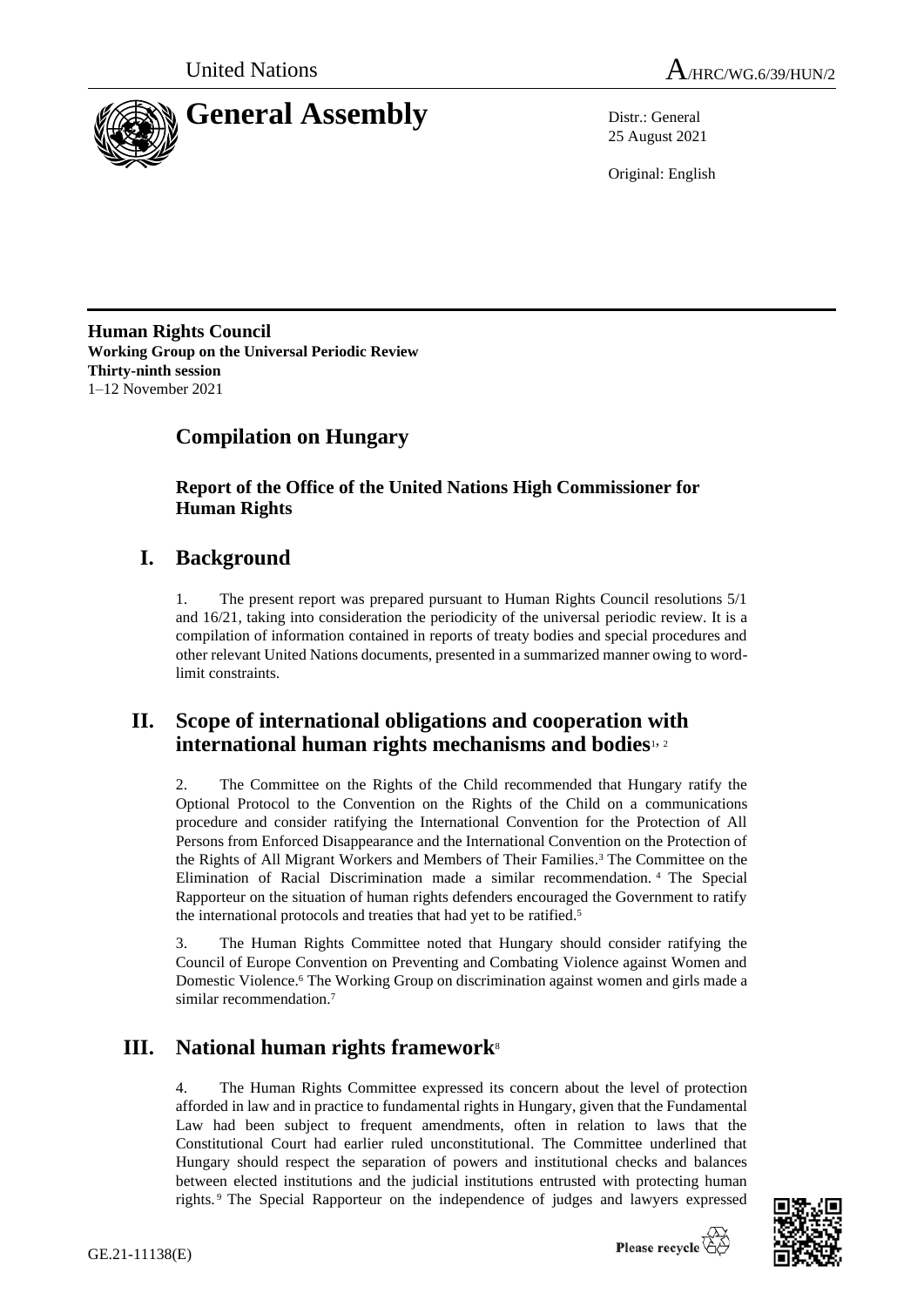concern that the President of the Supreme Court of Hungary was elected in spite of the manifest objection of the National Judicial Council.<sup>10</sup>

5. The Human Rights Committee indicated that Hungary should ensure that the Office of the Commissioner for Fundamental Rights had the financial and other resources necessary to implement its mandate effectively and independently.<sup>11</sup> The Special Rapporteur on the situation of human rights defenders stated that the amendments to the law and the lack of enforceability of the Ombudsman's recommendations had weakened protection in relation to certain rights and the effectiveness of the Ombudsman's mandate.<sup>12</sup>

6. The Subcommittee on Prevention of Torture and Other Cruel, Inhuman or Degrading Treatment or Punishment noted that the national preventive mechanism did not have an identity distinct from that of the Office of the Commissioner for Fundamental Rights. The Subcommittee expressed its concern about the lack of functional independence of the mechanism within the Office of the Commissioner and recommended that the national preventive mechanism be enabled, by means of legislation, to effectively perform its core functions. It also recommended that the national preventive mechanism carry out a review of the existing legal acts governing its functioning.<sup>13</sup>

7. The Office of the United Nations High Commissioner for Human Rights (OHCHR) indicated that it was following with concern the government bill to extend what was termed a "state of danger" that was declared in response to the coronavirus disease (COVID-19) pandemic. The bill appeared to give the Government practically unlimited powers to rule by decree and bypass parliamentary scrutiny, with no clear cut-off date.<sup>14</sup>

## **IV. Implementation of international human rights obligations, taking into account applicable international humanitarian law**

## **A. Cross-cutting issues**

### **1. Equality and non-discrimination**<sup>15</sup>

8. The Committee on the Elimination of Racial Discrimination recommended that Hungary ensure that all legislation prohibiting racial discrimination include all grounds of discrimination, take effective measures to ensure the full and effective implementation of existing legal provisions prohibiting racial discrimination, facilitate effective access to justice and provide appropriate remedies for all victims of racial discrimination.<sup>16</sup>

9. The Committee on the Elimination of Racial Discrimination was deeply alarmed by the prevalence of racist hate speech in Hungary against Roma, migrants, refugees, asylum seekers and other minorities, in particular by public figures who made statements that might promote racial hatred. It recommended that Hungary take all immediate measures to stop racist hate speech and incitement to violence, publicly condemn and distance itself from racist hate speech by public figures and strengthen and implement relevant legislation, as well as effectively identify, register, investigate and prosecute cases of racist hate speech or incitement to racial hatred and sanction those responsible. <sup>17</sup> The United Nations High Commissioner for Human Rights raised a similar concern.<sup>18</sup> The Office of the United Nations High Commissioner for Refugees (UNHCR) made a related recommendation.<sup>19</sup> The Special Rapporteur on the human rights of migrants noted that journalists from local media helped to fuel xenophobia and anti-migration attitude in the country $2<sup>0</sup>$  and called upon the Government and politicians at all levels to refrain from advocacy of ethnic or racial hatred and xenophobia that constituted incitement to discrimination, hostility or violence.<sup>21</sup> The Human Rights Committee recommended that Hungary improve the reporting, investigation, prosecution and punishment of hate crimes and criminal hate speech, strengthen its efforts to eradicate stereotyping and discrimination against migrants, refugees, Jews and Roma and ensure that State officials responsible for discriminatory behaviour towards Roma and other minority groups were held accountable in all instances.22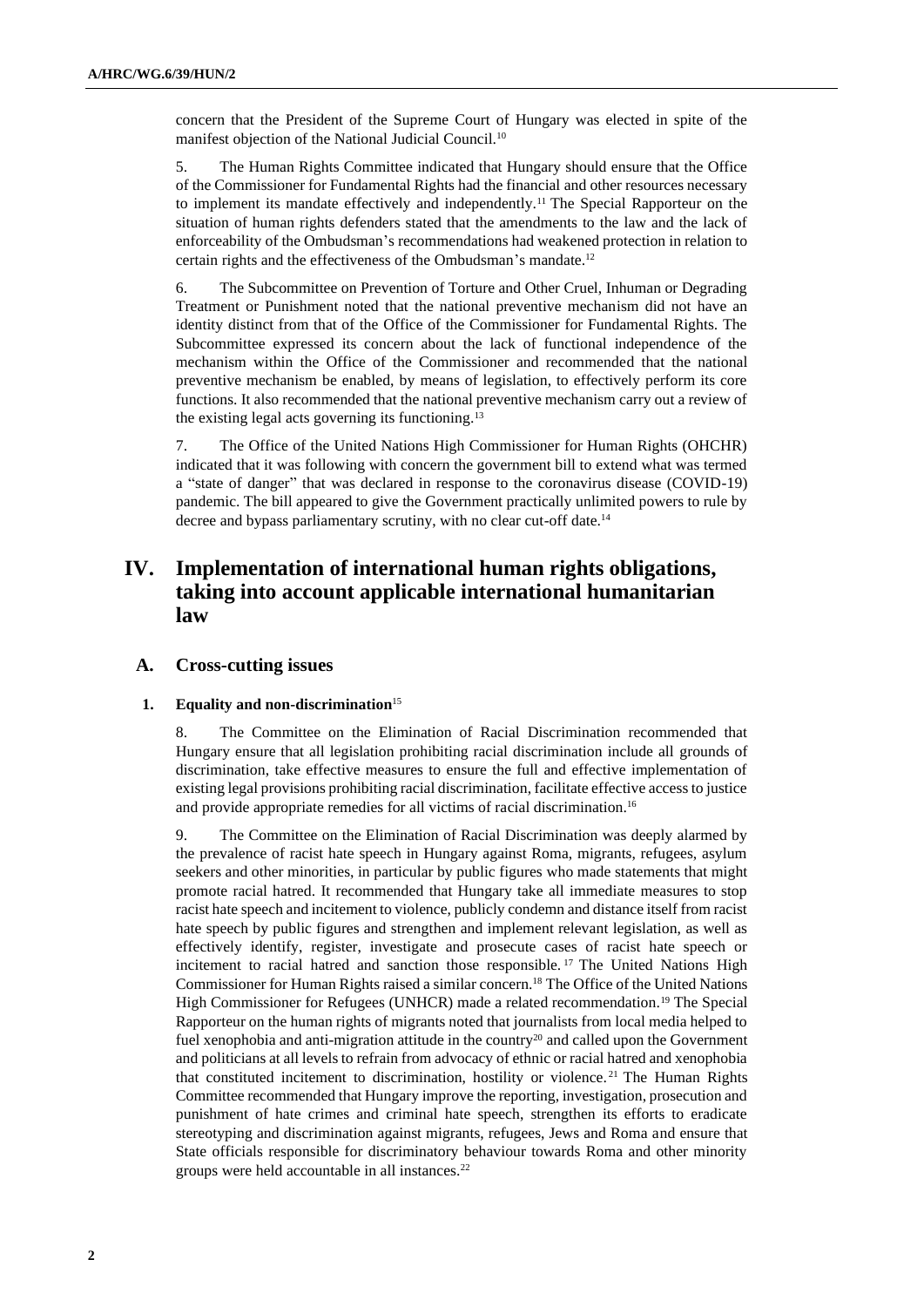10. The Committee on the Elimination of Racial Discrimination expressed concern about the persistence of racist hate crimes, in particular against Roma. It recommended that Hungary take immediate measures to prevent racist hate crimes and racist violence and ensure the effective registration, investigation and prosecution of all reported hate crimes.<sup>23</sup> The Human Rights Committee indicated that Hungary should regularly, publicly and effectively reaffirm that any advocacy of ethnic or racial hatred that constituted incitement to discrimination, hostility or violence was prohibited by law that it and should act promptly to bring perpetrators of hate crimes to justice.<sup>24</sup>

11. The Committee on the Rights of the Child urged Hungary to implement laws that prohibited discrimination against children in marginalized and disadvantaged situations.<sup>25</sup> It also urged Hungary to strengthen its measures aimed at eliminating discrimination against Roma children, through the adoption of a national action plan, and to increase support to the anti-segregation working groups created in 2017.<sup>26</sup>

12. The Human Rights Committee expressed its concern that the ban on discrimination in the Fundamental Law did not explicitly list sexual orientation and gender identity among the grounds of discrimination and that its restrictive definition of family might give rise to discrimination. It was also concerned about the acts of violence and the prevalence of negative stereotypes and prejudice against lesbian, gay, bisexual and transgender persons. It underlined that Hungary should prohibit discrimination on all grounds and in all spheres and sectors, take the measures necessary to curb discrimination against lesbian, gay, bisexual and transgender persons with regard to family arrangements and ensure the effective identification, recording and investigation of acts of violence motivated by the sexual orientation or gender identity of the victims, and the prosecution and punishment of perpetrators.<sup>27</sup> The Independent Expert on protection against violence and discrimination based on sexual orientation and gender identity urged Hungary to drop proposed legislation that would deny trans and gender diverse people the right to legal recognition and selfdetermination.<sup>28</sup> Several other mandate holders also raised their concerns in that regard and indicated that couples, regardless of sexual orientation or gender identity, should be provided legal recognition.<sup>29</sup> The Working Group on discrimination against women and girls stressed that the formulation of family should be interpreted as including the diversity of families and that it should never be used to undermine women's reproductive rights.<sup>30</sup> It recommended that Hungary hold public figures accountable for sexist and abusive language and expressions affecting the dignity of women and lesbian, gay, bisexual, transgender and intersex persons, by applying fines or the penalty of exclusion from public proceedings.<sup>31</sup>

13. The Working Group on discrimination against women and girls encouraged the Government to give full effect to the constitutional guarantee of equality between women and men and to all aspects of its national strategy for the promotion of gender equality. It recommended that Hungary develop plans of action for implementing all priorities in the national strategy.<sup>32</sup>

## **B. Civil and political rights**

## **1. Right to life, liberty and security of person**<sup>33</sup>

14. The Human Rights Committee expressed its concern about allegations regarding the excessive use of force, including ill-treatment and torture, by law enforcement officials at the time of arrest and during interrogations and about the very low number of prosecutions and convictions in such cases. The Committee indicated that Hungary should ensure that prompt, impartial, thorough and effective investigations were carried out into all allegations of excessive use of force by law enforcement officers and that perpetrators were prosecuted and punished with appropriate sanctions. It added that the country should strengthen the Independent Police Complaints Board, expand its investigatory powers, ensure its independence in carrying out investigations of alleged misconduct by police officers and consider establishing an independent medical examination body mandated to examine alleged victims of torture.34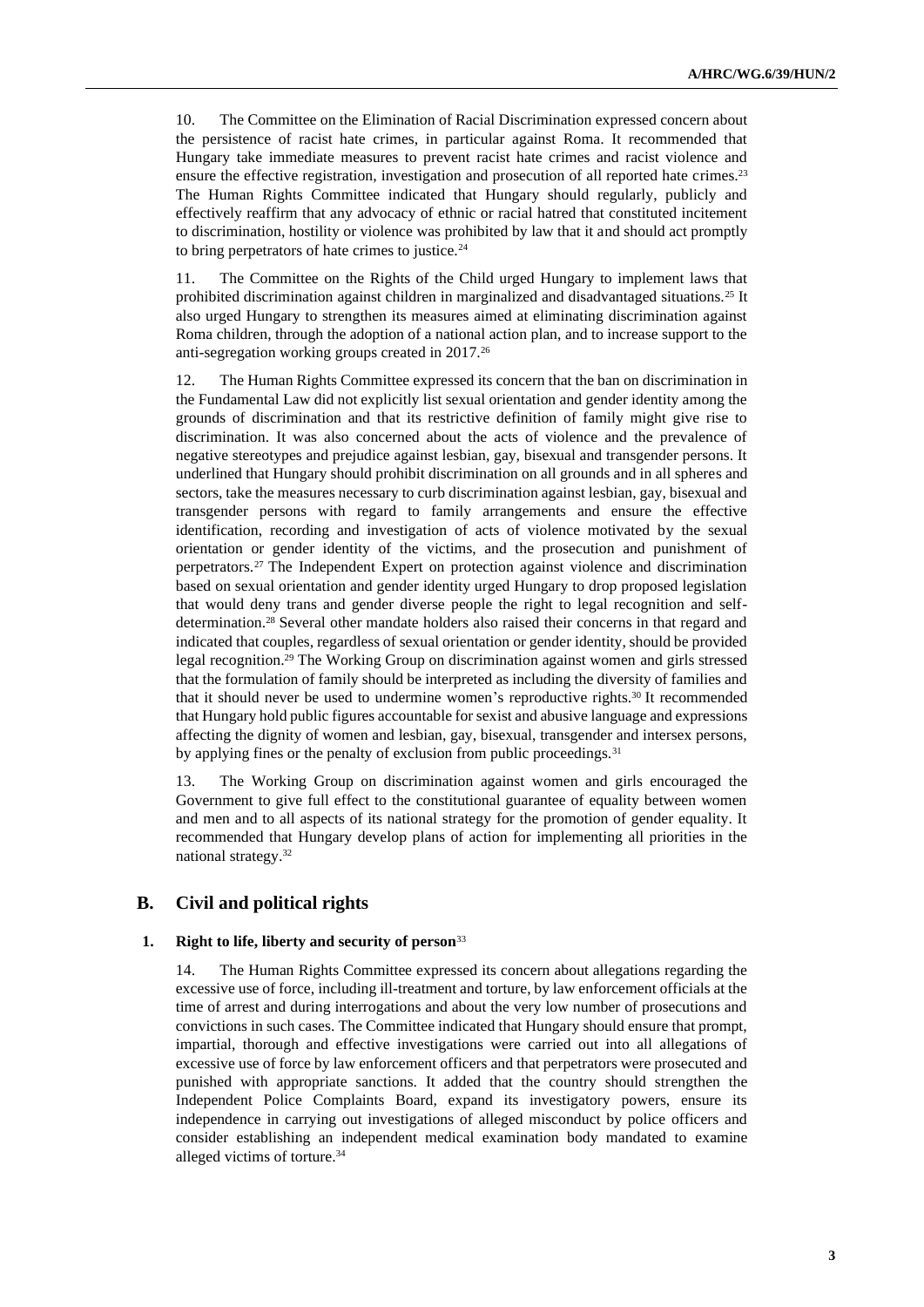#### **2. Administration of justice, including impunity, and the rule of law**<sup>35</sup>

15. The Independent Expert on protection against violence and discrimination based on sexual orientation and gender identity noted that the parliament of Hungary had given the Prime Minister power to rule by decree without consulting other lawmakers before making policy decisions during the COVID-19 crisis.<sup>36</sup> OHCHR recalled that, under international human rights law, emergency legislation and measures should be strictly temporary, limited to addressing the situation at hand and contain appropriate safeguards.<sup>37</sup>

16. The Human Rights Committee indicated that Hungary should review the legislative framework governing the powers of the Constitutional Court with a view to reinstating its formal competencies and should take measures to guarantee and protect the full independence and impartiality of the judiciary. It added that Hungary should ensure that judges were appointed and promoted on the basis of objective criteria of competence and merit, and dismissed only on serious grounds of misconduct or incompetence, in accordance with fair procedures ensuring objectivity and impartiality established by law. <sup>38</sup> The Special Rapporteur on the situation of human rights defenders recommended that the Government strengthen the judiciary by ensuring that it could operate independently and effectively and establish an independent body to safeguard the independence of the judiciary.<sup>39</sup>

17. The Committee on the Rights of the Child recommended that Hungary ensure that specialized and well-trained judges and judicial staff dealt with cases involving children, amend the law to re-establish a standardized minimum age of criminal responsibility of 14 years, regardless of the crime, and abolish the practice of sentencing children to prison terms for petty crimes.<sup>40</sup> The Human Rights Committee indicated that Hungary should raise the age of criminal responsibility from 12 to 14 years for all crimes.<sup>41</sup>

#### **3. Fundamental freedoms**<sup>42</sup>

18. The Special Rapporteur on the situation of human rights defenders indicated that the Fundamental Law enshrined human rights as inalienable, interdependent and indivisible, however, its contents were specified through the so-called "cardinal" laws (organic laws). The Special Rapporteur cautioned against the use of legislation to overregulate, undermine or obstruct the work of human rights defenders.<sup>43</sup>

19. The Special Rapporteur on the situation of human rights defenders was alarmed to observe that human rights defenders increasingly operated in a rather polarized and politicized environment.<sup>44</sup> Human rights defenders faced enormous pressure due to public criticism, stigmatization in the media, unwarranted inspections and a reduction in State funding. He expressed his concern about the reported breaches of due process against some non-governmental organizations.<sup>45</sup> The Committee on the Rights of the Child urged Hungary to ensure that non-governmental organizations could conduct their activities unimpeded in an environment conducive to human rights.<sup>46</sup> The Special Rapporteur on the situation of human rights defenders recommended that the Government mainstream human rights into the institutional and policy framework, including by adopting a national plan of action on human rights with clear and specific goals and indicators. He also recommended that the Government adopt an approach of zero tolerance towards the stigmatization and intimidation of defenders, whether by public officials or non-State actors, and investigate instances where non-State actors commit violations against defenders, resulting in the prosecution of those responsible and provision of remedy to the survivors.<sup>47</sup>

20. The Human Rights Committee expressed concern about unreasonable, burdensome and restrictive conditions imposed on some non-governmental organizations receiving foreign funding under the Act on the Transparency of Organizations Supported from Abroad.<sup>48</sup> Both the Special Rapporteur on the situation of human rights defenders and the Special Rapporteur on the promotion and protection of the right to freedom of opinion and expression urged the Government to withdraw the proposed bill on the transparency of organizations supported from abroad, as it would curtail the rights to freedom of expression and freedom of peaceful assembly and association in Hungary.<sup>49</sup>

21. The Human Rights Committee noted with concern that the Media Council and the National Media and Infocommunications Authority lacked sufficient independence to perform their functions and had excessively broad regulatory and sanctioning powers. The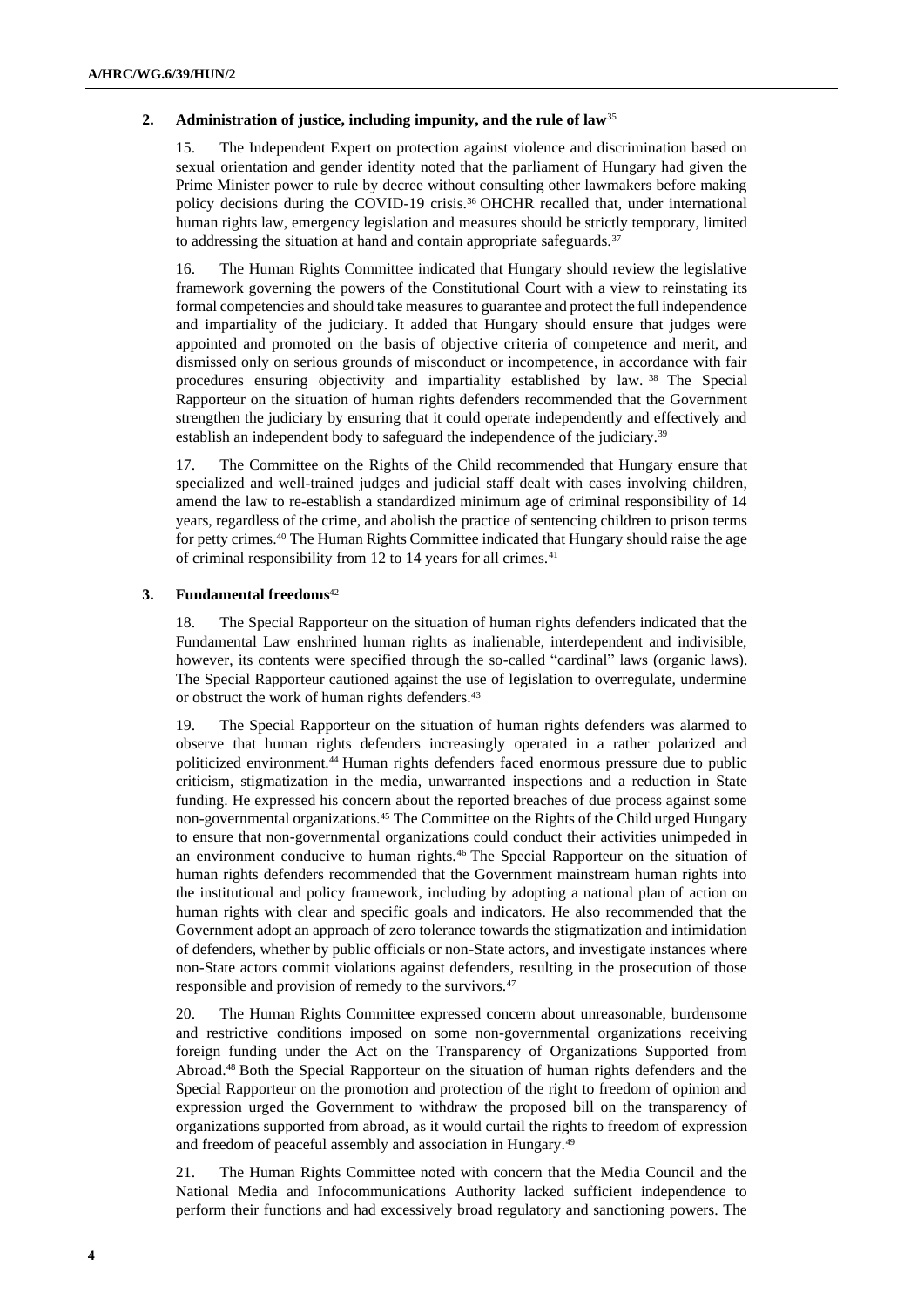Committee recommended that Hungary revise its laws and practice with a view to guaranteeing the full enjoyment of freedom of expression by everyone in practice.<sup>50</sup> The Special Rapporteur on the situation of human rights defenders indicated that media laws had yet to be brought into full compliance with international standards.<sup>51</sup>

22. The Special Rapporteur on the situation of human rights defenders noted that defamation remained a criminal offence in Hungary and that it was a charge regularly brought against investigative journalists, defenders and watchdog organizations. <sup>52</sup> The United Nations Educational, Scientific and Cultural Organization (UNESCO) recommended that Hungary decriminalize defamation and place it solely within the civil code.<sup>53</sup>

#### **4. Prohibition of all forms of slavery**<sup>54</sup>

23. The Human Rights Committee expressed concern about allegations of the persistence of trafficking in human beings and noted that the country should continue its efforts to combat it, ensure that all individuals responsible for trafficking in persons were prosecuted and received punishment commensurate with the crimes committed and ensure that victims received adequate reparation and compensation.<sup>55</sup> The Working Group on discrimination against women and girls recommended that Hungary further develop tools for identifying trafficking victims to ensure proper protection.<sup>56</sup>

#### **5. Right to privacy**<sup>57</sup>

24. The Human Rights Committee expressed its concern about the legal framework of Hungary on secret surveillance for national security purposes and about the lack of provisions for effective remedies in cases of abuse. It recommended that Hungary increase the transparency of the powers of the legal framework on secret surveillance and the safeguards against its abuse.<sup>58</sup>

## **C. Economic, social and cultural rights**

#### **1. Right to work and to just and favourable conditions of work**<sup>59</sup>

25. The Working Group on discrimination against women and girls enumerated the reasons for the significantly lower rates of participation of women in the labour force.<sup>60</sup> It recommended that the Government take measures to increase the number of women in economic decision-making positions, require employers to give equal pay for work of equal value, encourage the sharing of childcare responsibilities by fathers through legal amendments, take measures for childcare support that targeted parents with smaller families and low-income families, increase the number of nurseries for children under 3 years of age, improve the remedies for discrimination in employment and increase resources for the education of disadvantaged children.<sup>61</sup>

#### **2. Right to an adequate standard of living**<sup>62</sup>

26. The Committee on the Rights of the Child recommended that Hungary continue to invest in measures to end poverty, paying particular attention to Roma children and children living in socioeconomically deprived areas.<sup>63</sup>

#### **3. Right to health**<sup>64</sup>

27. The Committee on the Rights of the Child recommended that Hungary ensure that all children benefited in practice from the mandatory health services, free of charge, and ensure that health-care facilities were available throughout the country.<sup>65</sup> It urged Hungary to ensure that children had access to confidential and child-friendly sexual and reproductive health services, eliminate the need for parental permission for adolescents to access sexual and reproductive health services and psychological care, provide children with education on sexual and reproductive health as part of the mandatory school curriculum, strengthen its measures to prevent the use of tobacco, alcohol and drugs and to provide rehabilitation services for those in need, invest in addressing the underlying causes of mental health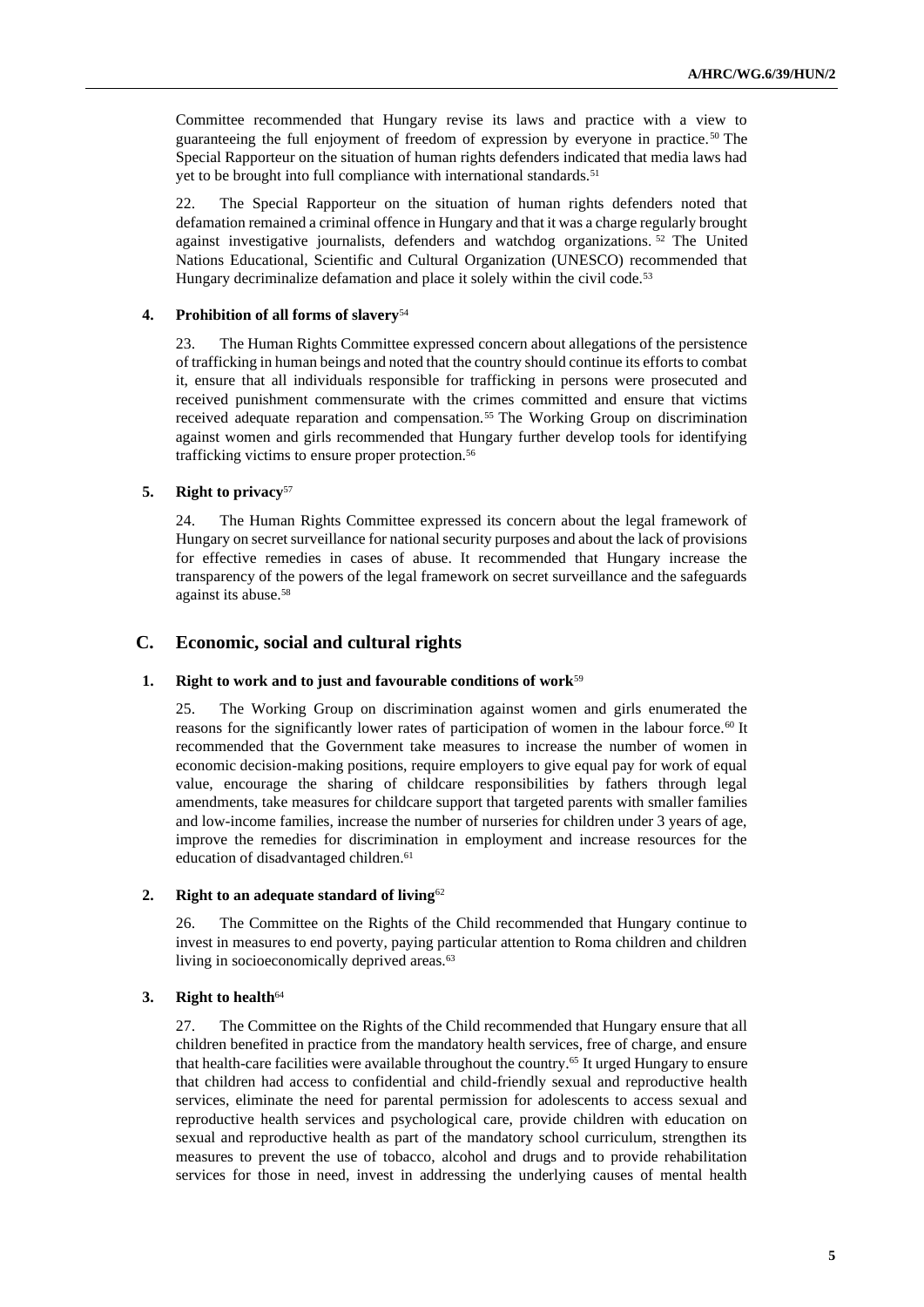conditions and promoting their awareness of and access to psychological support services and increase the availability of online mental health services and web-based counselling.<sup>66</sup>

28. The Working Group on discrimination against women and girls recommended that Hungary adopt a holistic approach to the health of women and girls, ensure access to medical services, without discrimination on the grounds of gender or ethnicity, remove barriers to sexual and reproductive health services, address the high rate of caesarean section and ensure that sexuality education was age-appropriate, comprehensive and inclusive. <sup>67</sup> It also indicated that Roma women disproportionately suffered from discrimination in terms of access to health services and lacked adequate access to family planning services, modern methods of contraception and regular gynaecologist consultations.<sup>68</sup> The Committee on the Rights of Persons with Disabilities recommended that Hungary eradicate forced contraception and forced abortion among women with disabilities.<sup>69</sup>

29. The Special Rapporteur on the human rights of migrants expressed his concern about the lack of appropriate medical and psychological care and treatment in the "transit zones".<sup>70</sup> He urged Hungary to improve access to medical services and legal assistance for all asylum seekers held in the transit zones.<sup>71</sup>

#### **4. Right to education**<sup>72</sup>

30. The Committee on the Rights of the Child expressed its serious concern about the number of students leaving school early, the continuing segregation of Roma children in special education and the increased gap in attainment between Roma and non-Roma children at various levels of education. The Committee urged Hungary to re-establish compulsory education until 18 years of age, strengthen efforts to eliminate discrimination against Roma children in schools and take prompt measures to close the gap in attainment between Roma and non-Roma children in primary education.<sup>73</sup> UNESCO made similar recommendations.<sup>74</sup> The Human Rights Committee indicated that Hungary should adopt measures to monitor and effectively eradicate the educational segregation of Roma children and ensure that education was provided to all Roma children on a non-discriminatory basis.<sup>75</sup>

31. The Human Rights Committee noted with concern the amendment introduced in 2017 to the Act on National Higher Education, which imposed disproportionate restrictions on the operation of foreign-accredited universities, and it noted the lack of sufficient justification for the imposition of such constraints on freedom of thought, expression and association, as well as academic freedom. It indicated that Hungary should revise the recent amendments to the Act.<sup>76</sup> The Special Rapporteur on the promotion and protection of the right to freedom of opinion and expression urged the parliament to reconsider the new law targeting Central European University.<sup>77</sup>

## **D. Rights of specific persons or groups**

#### **1. Women**<sup>78</sup>

32. The Working Group on discrimination against women and girls indicated that the representation of women in the parliament was one of the lowest in the European Union and globally, representing a clear lack of political will to empower women.<sup>79</sup> Underlying that situation was the pervasive and flagrant stereotyping of women, with repeated statements made by some public figures to the effect that women were unsuited to political power and the insistence on a woman's role as primarily a wife and a mother.<sup>80</sup> The Working Group added that significant measures should be taken to eliminate those forms of stereotyping and discrimination, including by censuring the sexist rhetoric of public figures.<sup>81</sup> It recommended that Hungary take special measures to increase the representation of women in the country's political life and in senior positions in the public administration and ensure a better gender balance in the process of making new appointments to the Constitutional Court.<sup>82</sup> The Human Rights Committee raised a similar concern, noted with concern the discriminatory comments against women made by political figures and made similar recommendations.<sup>83</sup>

33. The Human Rights Committee expressed its concern about reports that domestic violence continued to be a persistent and underreported problem, that the police response to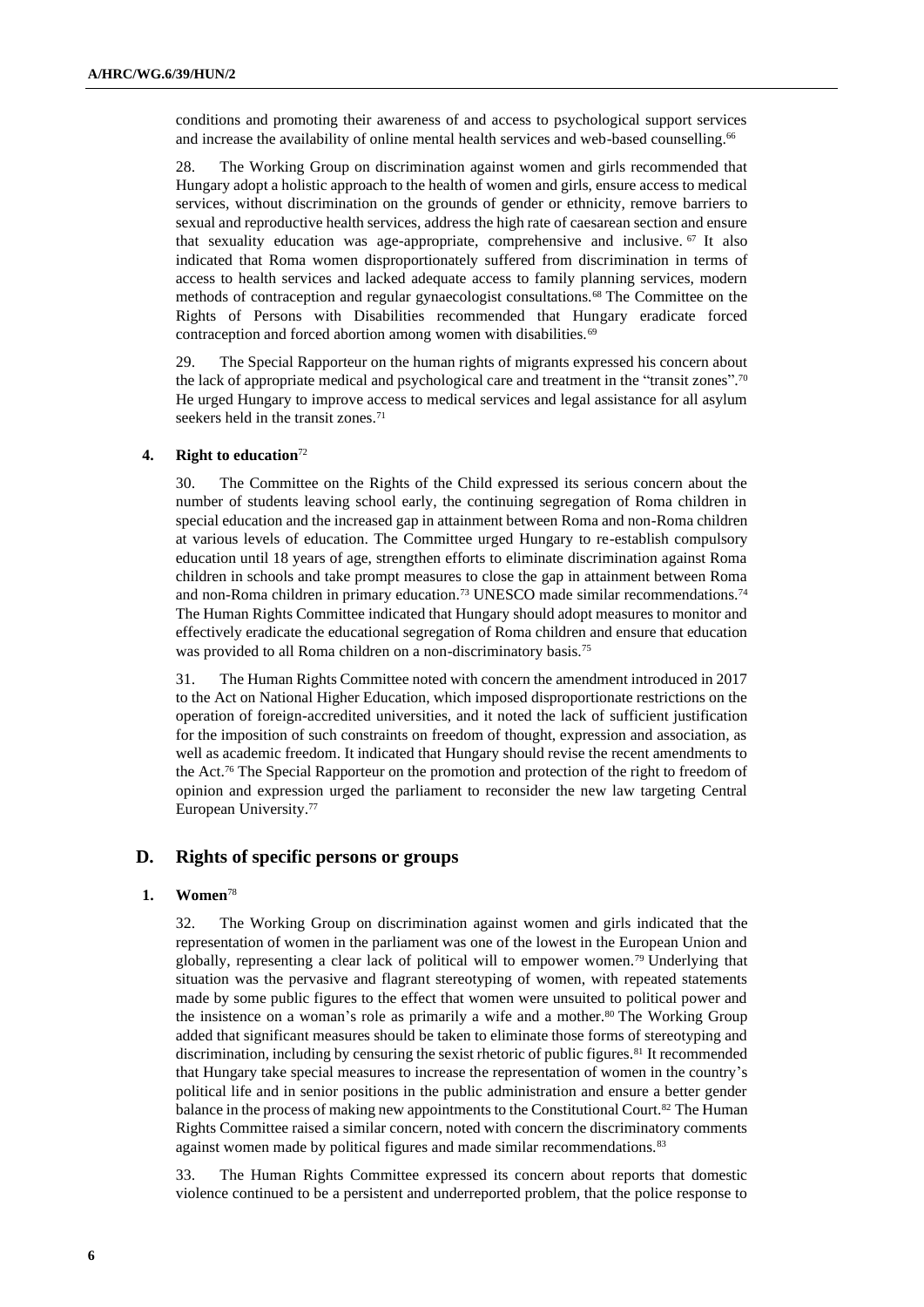such cases and the mechanisms to protect and support victims were inadequate and that access to shelters remained insufficient. The Committee noted with concern that the Criminal Code did not fully protect women who were victims of domestic violence. It recommended that Hungary ensure that cases of domestic violence were reported, recorded and thoroughly investigated, perpetrators were prosecuted and punished with appropriate sanctions and victims had access to effective remedies and means of protection. It added that Hungary should strengthen the legal framework for the protection of women against domestic and sexual violence.<sup>84</sup>

### **2. Children**<sup>85</sup>

34. The Committee on the Rights of the Child urged Hungary to establish a single body responsible for children's rights with a clear mandate and sufficient authority. <sup>86</sup> The Committee urged Hungary to strengthen the work of the Equal Treatment Authority to address discrimination against children with disabilities and Roma children.<sup>87</sup>

35. The Committee on the Rights of the Child urged Hungary to develop a national strategy to prevent and address all forms of violence against children, to clearly inform children about the procedures available for reporting cases of violence, to put into place childsensitive mechanisms to facilitate and promote the reporting of cases and to ensure that such cases were promptly recorded and investigated and that perpetrators were prosecuted and duly sanctioned. It also urged Hungary to consider expanding the application of the regulations for investigating and addressing cases of the abuse of children and young adults to all settings and instances.<sup>88</sup>

36. The Committee of the Rights of Child urged Hungary to effectively implement the prohibition on the use of all forms of corporal punishment in all settings, including the home, schools and alternative care institutions.<sup>89</sup> UNESCO recommended that Hungary pursue its efforts to ensure that schools complied with the legislation prohibiting corporal punishment and adopt measures to prevent bullying, abuse and exclusion of children.<sup>90</sup>

37. The Committee on the Rights of the Child urged Hungary to urgently phase out the institutionalization of children, while redirecting funds towards families, ensure that records of the ethnic origin of children in the child protection system were collected and analysed, increase the number of foster families countrywide and invest in the training and supervision of professionals working in alternative care. It also urged Hungary to ensure that children in alternative care settings had access to confidential and child-sensitive complaint mechanisms and were able to report cases of misconduct.<sup>91</sup>

38. The Committee on the Rights of the Child recommended that Hungary amend its Civil Code to eliminate any exception to the minimum age of marriage of 18 years for girls and boys.<sup>92</sup>

39. With regard to migrant children, the Committee on the Rights of the Child urged Hungary to amend the asylum law and to repeal the amendment to section  $4(1)(c)$  of the Act on the Protection of Children and the Administration of Guardianship in order to cover all children.<sup>93</sup> The Human Rights Committee recommended that Hungary ensure that children and unaccompanied minors were not detained.<sup>94</sup>

40. The Committee on the Rights of the Child was seriously concerned about the inadequate nutrition provided to children over 14 years of age in the transit zones and the fact that education certificates issued to children in transit zone schools were not valid in Hungary.<sup>95</sup> The Human Rights Committee expressed its concern that the age assessment of child asylum seekers and unaccompanied minors conducted in the transit areas relied heavily on visual examination by an expert and that such children lacked adequate access to education, social and psychological services and legal aid.<sup>96</sup> The Committee on the Rights of the Child raised a similar concern.<sup>97</sup>

41. With regard to the implementation of the Optional Protocol to the Convention on the Rights of the Child on the sale of children, child prostitution and child pornography, the Committee on the Rights of the Child recommended that Hungary amend Act C of 2012 on the Criminal Code to extend the increased protection from sexual violence committed against children to all children under 18 years of age and make the legal amendments necessary to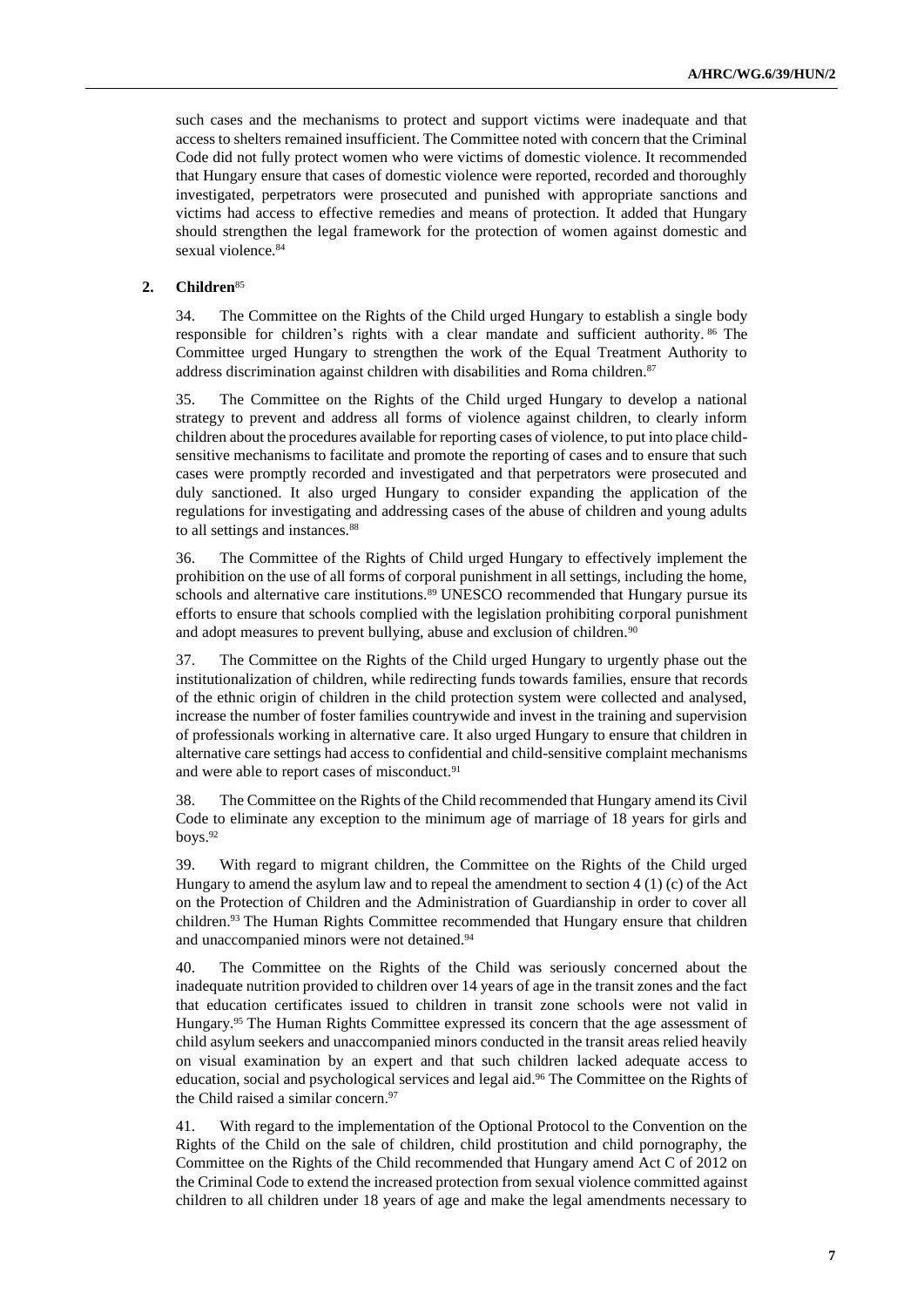ensure that all children subjected to any form of sexual exploitation, sale or trafficking were treated as victims and were not subjected to criminal sanctions.<sup>98</sup>

42. On the implementation of the Optional Protocol to the Convention on the Rights of the Child on the involvement of children in armed conflict, the Committee on the Rights of the Child urged Hungary to develop mechanisms for the early identification of asylumseeking, refugee and migrant children who might have been recruited or used in hostilities abroad and to ensure that children were not subjected to military training that involved the use of firearms.<sup>99</sup>

#### **3. Persons with disabilities**<sup>100</sup>

43. In the context of its inquiry concerning Hungary under article 6 of the Optional Protocol to the Convention on the Rights of Persons with Disabilities, the Committee on the Rights of Persons with Disabilities recommended that Hungary eliminate any role of the Guardianship Authority in the appointment, supervision and training of supporters under the supported decision-making regime, repeal sections 69 and 70 of the Social Act, on "specialized social care", so that no person with disabilities may be institutionalized on the grounds of impairment, recognize the right of all persons with disabilities to live independently and be included in the community as an individual and directly enforceable right and develop a system of support for the independent living of persons with disabilities. <sup>101</sup> The Committee also recommended that Hungary prevent any further placement of persons with disabilities in any institutional setting by halting programmes that developed institutions.<sup>102</sup> The Human Rights Committee addressed similar issues.<sup>103</sup>

44. The Committee on the Rights of Persons with Disabilities indicated that the laws, policies and practices of Hungary, which often resulted in persons with disabilities being placed under guardianship, and in many cases being institutionalized, resulted in grave and systematic violations of their rights. The Committee recommended that Hungary abolish guardianship regimes, end institutionalization on the basis of disability, provide reparations for persons with disabilities seeking redress for being institutionalized and redirect financial resources to support independent living and inclusion in the community.<sup>104</sup>

45. The Human Rights Committee indicated that Hungary should ensure that standardized procedures based on scientific methods were used by all experts assessing whether children had disabilities.<sup>105</sup> The Committee on the Rights of Persons with Disabilities recommended that Hungary end the segregation of persons with disabilities in education.<sup>106</sup>

#### **4. Minorities**<sup>107</sup>

46. The Human Rights Committee expressed concern about reports that the Roma community continued to suffer from widespread discrimination and exclusion, unemployment and housing and educational segregation. It indicated that Hungary should increase its efforts to promote non-discriminatory access to opportunities and services in all fields for members of the Roma community.<sup>108</sup>

47. The Committee on the Elimination of Racial Discrimination remained highly concerned about the persistence of discrimination against Roma and the segregation and extreme poverty that they faced.<sup>109</sup> The Committee recommended that Hungary take all measures to eliminate structural discrimination against Roma, end all segregation in education faced by Roma children and take effective measures to improve the rates of school attendance and rates of school completion among Roma children and to improve their educational opportunities and achievements. It also recommended that Hungary take measures to end extreme poverty among Roma, ensure that all Roma had full and unhindered access to health care without discrimination and harassment and take effective measures to end unemployment among Roma and to eliminate the income gap. The Committee further recommended that Hungary take measures to end hate crimes against Roma and ensure the proper registration and investigation of any cases of hate crime and the prosecution and conviction of perpetrators, prevent all ethnic profiling by law enforcement and prevent hate speech against Roma.<sup>110</sup>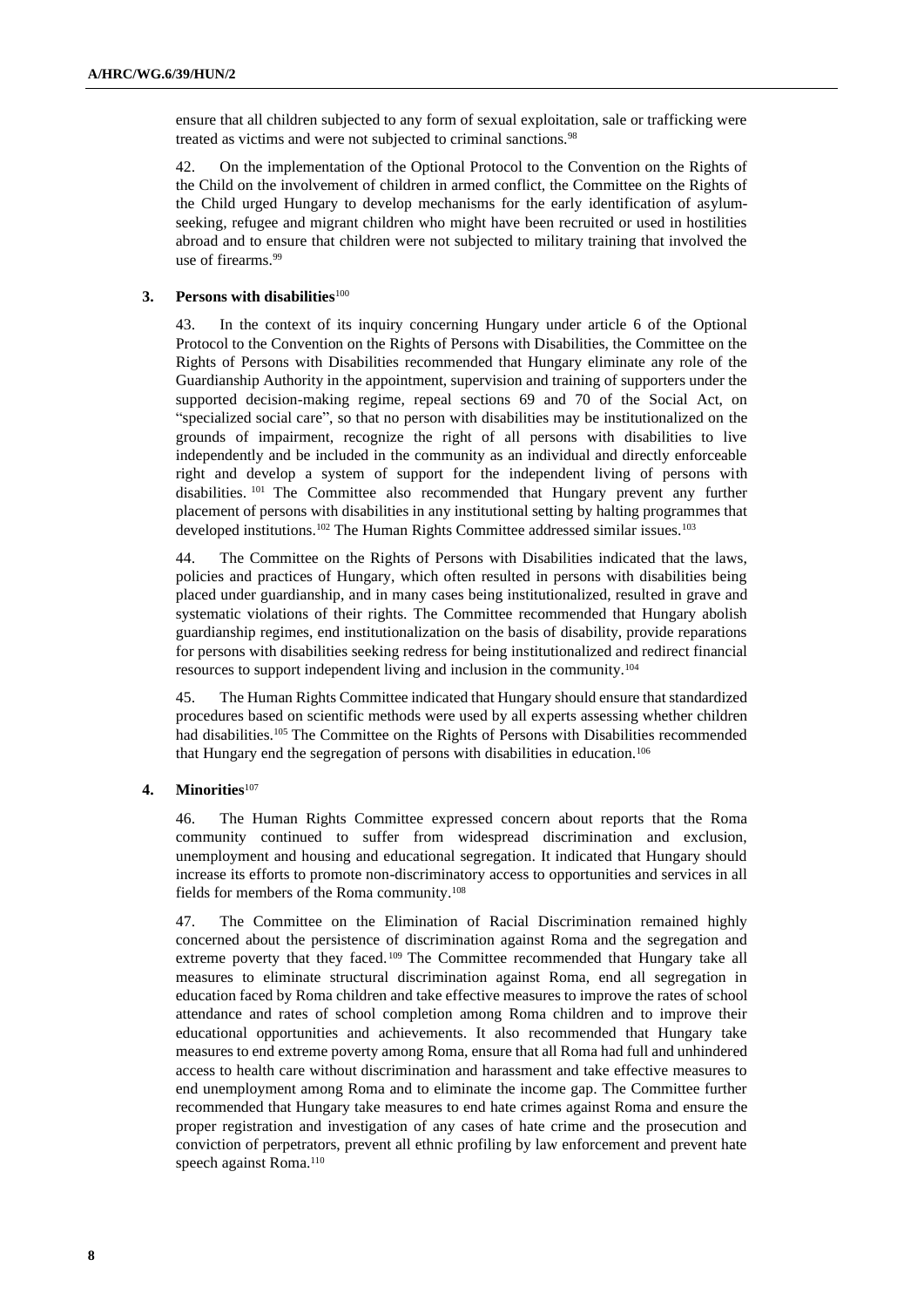#### **5. Migrants, refugees and asylum seekers**<sup>111</sup>

48. The Special Rapporteur on the human rights of migrants indicated that, in 2015, the Government of Hungary declared a "crisis situation due to mass immigration"<sup>112</sup> and, in response, undertook a security-oriented approach reflected in a series of very restrictive measures.<sup>113</sup> The Special Rapporteur urged the Government to reassess its security-oriented narrative in migration governance and to move towards a human rights-based approach.<sup>114</sup> The Special Rapporteur was particularly concerned that civil society organizations did not have access to the transit zones for monitoring activities, but that attorneys of nongovernmental organizations could access the transit zones in their personal capacity to provide legal aid.<sup>115</sup>

49. The Special Rapporteur on the human rights of migrants observed that nongovernmental organizations working on the rights of migrants in Hungary experienced multiple obstacles in carrying out their legitimate and important work and reported that a number of civil society organizations had been subjected to smear campaigns.<sup>116</sup> He urged Hungary to grant civil society organizations access to the transit zones to ensure the provision of services.<sup>117</sup> UNHCR considered that providing assistance to asylum seekers and refugees could not be made unlawful, because it would undermine core international standards, namely, the right to seek asylum and the prohibition of refoulement.<sup>118</sup> The Working Group on Arbitrary Detention suspended its visit to Hungary in November 2018, after having being denied access to the Röszke and Tompa transit zones at the border with Serbia.<sup>119</sup>

50. The Special Rapporteur on the human rights of migrants urged Hungary to end the practice of automatically confining all asylum seekers to the transit zones, explore alternatives to detention for all asylum seekers, improve the physical conditions of, and lift restrictions on freedom of movement in, the transit zones. <sup>120</sup> The Special Rapporteur concluded that confinement to the transit zones in many cases constituted the de facto deprivation of liberty of the asylum seekers.<sup>121</sup> The Committee on the Elimination of Racial Discrimination and the Human Rights Committee raised similar concerns.<sup>122</sup>

51. The Special Rapporteur on the human rights of migrants indicated that prolonged administrative detention of asylum seekers without the possibility of an administrative or judicial review or remedy amounted to arbitrary detention.<sup>123</sup> UNHCR indicated that the Court of Justice of the European Union had concluded that the placement of individuals in the transit zones amounted to detention, following which the Government transferred all asylum seekers from the transit zones to open facilities.<sup>124</sup>

52. The Special Rapporteur on the human rights of migrants recalled the infringement procedures that the European Commission had initiated against Hungary; the Commission had found that Hungarian legislation was incompatible with European Union law, in particular regarding asylum procedures in the transit zones, conditions of reception and decisions on return. <sup>125</sup> UNHCR made similar observations and considered that the new asylum procedure introduced by Hungary in 2020, as well as components of domestic legislation introduced earlier, were not consistent with the right to seek asylum and exposed asylum seekers to a risk of refoulement, contrary to international refugee and human rights law and European Union law.<sup>126</sup>

53. UNHCR reported that, in 2020, Hungary had introduced a new procedure in domestic law in response to the COVID-19 pandemic, in effect until June 2021, which had effectively denied asylum seekers the right to access to fair and efficient asylum procedures and had exposed them to a risk of direct or indirect refoulement. <sup>127</sup> UNHCR recommended that Hungary amend national legislation to safeguard the right to seek and enjoy asylum and the prohibition of refoulement.<sup>128</sup> The Committee on the Elimination of Racial Discrimination recommended that Hungary take all measures to ensure the full respect of the principle of non-refoulement and prevent the excessive use of force and ensure training for, and effective and independent monitoring of, law enforcement personnel involved with refugees, migrants and asylum seekers, to eliminate ill-treatment.<sup>129</sup> The Human Rights Committee and the Special Rapporteur on the human rights of migrants conveyed similar concerns and recommendations.<sup>130</sup>

54. The Human Right Committee noted with concern the package of three draft laws known as the "Stop Soros" package, which imposed serious restrictions on the operations of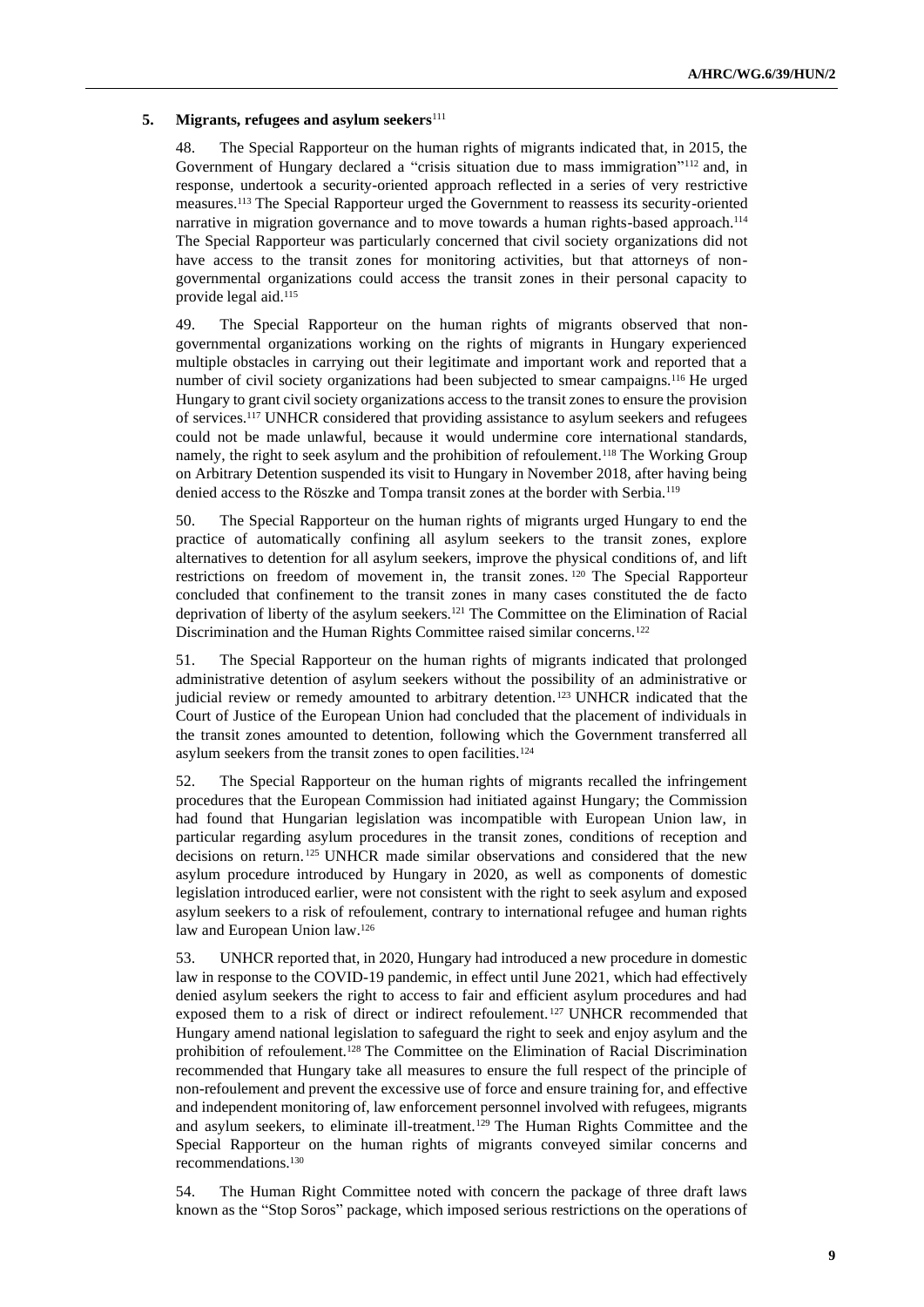civil society organizations and of critics of the immigration policy of Hungary.<sup>131</sup> Several United Nations human rights experts expressed serious concern about the tough new measures to stop migrants and refugees from entering Hungary, as well as the increased number of threats made against civil society actors, and mentioned the "Stop Soros" law.<sup>132</sup> On several occasions in 2018, OHCHR and the High Commissioner also condemned the decision by the parliament of Hungary to pass legislation that criminalized individuals and groups deemed to be supporting asylum seekers, refugees and undocumented migrants.<sup>133</sup>

55. The Special Rapporteur on the human rights of migrants reported the introduction of a so-called "special tax on immigration". Based on the new regulation, a tax of 25 per cent was imposed on the financial support provided for any activities supporting or promoting immigration in Hungary. <sup>134</sup> Several non-governmental organizations that had previously received funding from the European Union Asylum, Migration and Integration Fund through the Ministry of the Interior for projects providing humanitarian or integration support to migrants, asylum seekers and refugees, no longer received any funds, and, at the beginning of 2018, the Ministry had withdrawn all calls for tenders under the Fund.<sup>135</sup>

#### **6. Stateless persons**<sup>136</sup>

56. The Committee on the Rights of the Child urged Hungary to amend the Citizenship Act to prevent statelessness among children of foreign parents unable to confer their nationality on children born abroad, and of children of recognized stateless persons who had no established residence in the country. It also urged Hungary to ensure that those children were able to obtain Hungarian nationality according to a clear process and rules applied uniformly throughout the country.<sup>137</sup>

#### *Notes*

- <sup>1</sup> Tables containing information on the scope of international obligations and cooperation with international human rights mechanisms and bodies for Hungary will be available from [www.ohchr.org/EN/HRBodies/UPR/Pages/HUIndex.aspx.](https://www.ohchr.org/EN/HRBodies/UPR/Pages/HUIndex.aspx)
- <sup>2</sup> For relevant recommendations, see A/HRC/33/9, paras. 128.1–128.20 and 128.41–128.45.
- <sup>3</sup> CRC/C/HUN/CO/6, paras. 44–45.
- <sup>4</sup> CERD/C/HUN/CO/18-25, para. 28.
- <sup>5</sup> A/HRC/34/52/Add.2, para. 8.
- <sup>6</sup> CCPR/C/HUN/CO/6, para. 26.
- <sup>7</sup> A/HRC/35/29/Add.1, para. 102 (a).
- <sup>8</sup> For relevant recommendations, see A/HRC/33/9, paras. 128.24 and 128.26–128.33.
- <sup>9</sup> CCPR/C/HUN/CO/6, paras. 5–6.
- <sup>10</sup> See HUN 2/2021. Available from
- https://spcommreports.ohchr.org/TMResultsBase/DownLoadPublicCommunicationFile?gId=26371. <sup>11</sup> CCPR/C/HUN/CO/6, para. 14.
- <sup>12</sup> A/HRC/34/52/Add.2, para. 107 (g).
- <sup>13</sup> CAT/OP/HUN/2, paras. 14, 17 and 19.
- <sup>14</sup> Se[e https://www.ohchr.org/en/NewsEvents/Pages/DisplayNews.aspx?NewsID=25750&LangID=E.](https://www.ohchr.org/en/NewsEvents/Pages/DisplayNews.aspx?NewsID=25750&LangID=E)
- <sup>15</sup> For relevant recommendations, see A/HRC/33/9, paras. 128.22, 128.46–128.52, 128.66–128.70, 128.72, 128.77–128.80, 129.90, 128.96–128.103, 128.105–128.122 and 128.169.
- <sup>16</sup> CERD/C/HUN/CO/18-25, paras. 9 and 11.
- $17$  Ibid., paras.  $16-17$ . See also para. 20 (i).
- <sup>18</sup> See https://www.ohchr.org/EN/NewsEvents/Pages/DisplayNews.aspx?NewsID=22765.
- <sup>19</sup> Submission by the Office of the United Nations High Commissioner for Refugees (UNHCR) for the Office of the United Nations High Commissioner for Human Rights (OHCHR) compilation report on Hungary, pp. 4–5.
- <sup>20</sup> A/HRC/44/42/Add.1, para. 5.
- <sup>21</sup> Ibid., para. 70.
- <sup>22</sup> CCPR/C/HUN/CO/6, para. 18. See also A/HRC/44/42/Add.1, para. 70.
- <sup>23</sup> CERD/C/HUN/CO/18-25, paras. 14–15.
- <sup>24</sup> CCPR/C/HUN/CO/6, para. 18.
- <sup>25</sup> CRC/C/HUN/CO/6, para. 16 (a).
- <sup>26</sup> Ibid., para.16 (b).
- <sup>27</sup> CCPR/C/HUN/CO/6, paras. 19–20.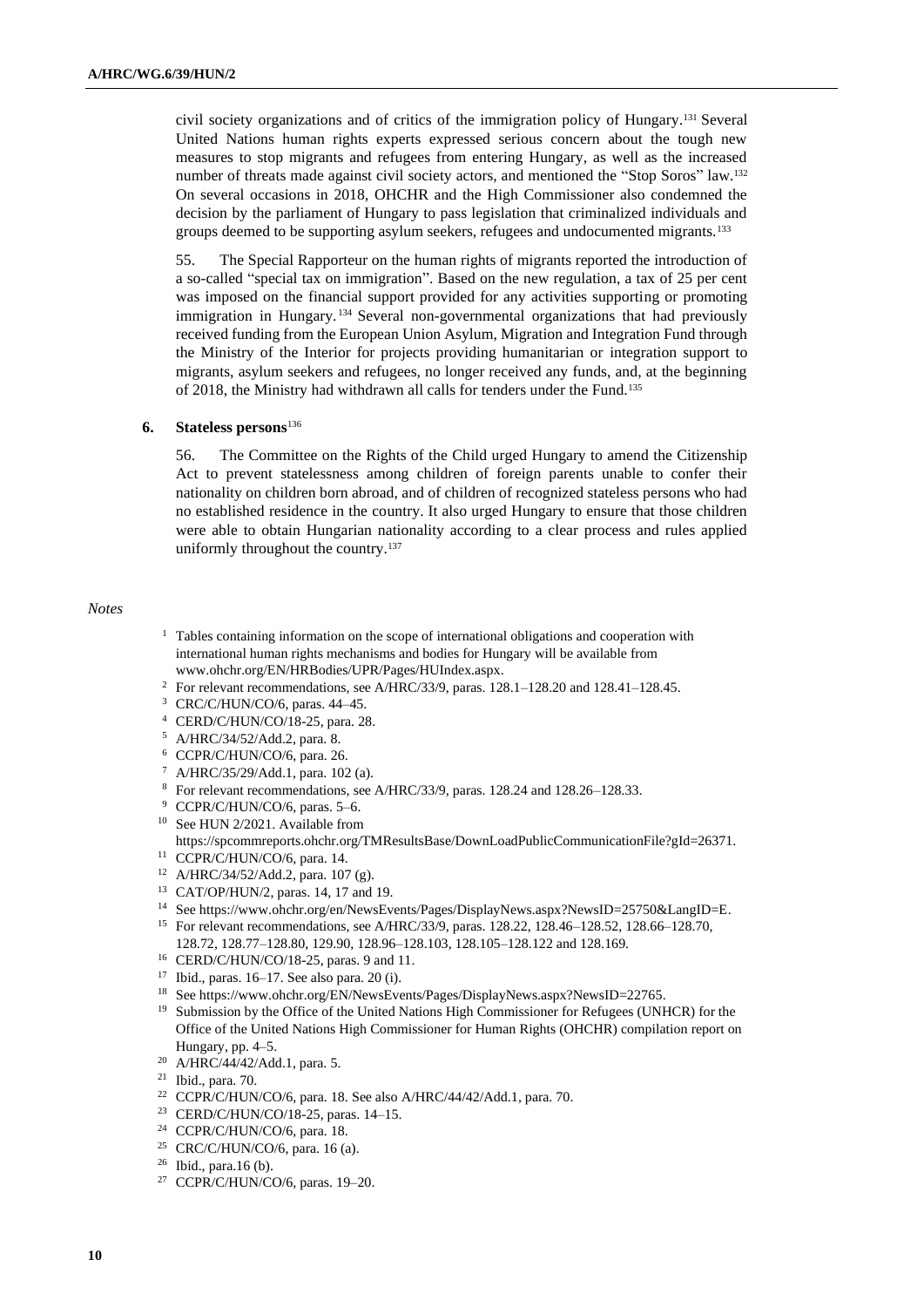- Se[e https://www.ohchr.org/en/NewsEvents/Pages/DisplayNews.aspx?NewsID=25844&LangID=E.](https://www.ohchr.org/en/NewsEvents/Pages/DisplayNews.aspx?NewsID=25844&LangID=E) See HUN 3/2020. Available from
- 
- https://spcommreports.ohchr.org/TMResultsBase/DownLoadPublicCommunicationFile?gId=25765.
- A/HRC/35/29/Add.1, para. 90.
- Ibid., para. 100 (d).
- Ibid., paras. 94 and 97 (b).
- For relevant recommendations, see A/HRC/33/9, paras. 128.127–128.129.
- CCPR/C/HUN/CO/6, paras. 35–36.
- For relevant recommendations, see A/HRC/33/9, paras. 128.150–128.156.
- Se[e https://www.ohchr.org/EN/NewsEvents/Pages/DisplayNews.aspx?NewsID=25844.](https://www.ohchr.org/EN/NewsEvents/Pages/DisplayNews.aspx?NewsID=25844).
- Se[e https://www.ohchr.org/EN/NewsEvents/Pages/DisplayNews.aspx?LangID=E&NewsID=25750.](https://www.ohchr.org/EN/NewsEvents/Pages/DisplayNews.aspx?LangID=E&NewsID=25750)
- CCPR/C/HUN/CO/6, paras. 11–12.
- A/HRC/34/52/Add.2, para. 107 (k) and (l).
- CRC/C/HUN/CO/6, para. 40.
- CCPR/C/HUN/CO/6, paras. 29–30.
- For relevant recommendations, see A/HRC/33/9, paras. 128.23, 128.36–128.40, 128.58, 128.64–128.65, 128.104 and 128.157–128.168.
- A/HRC/34/52/Add.2, paras. 16–17 and 105.
- Ibid., para. 15.
- Ibid., paras. 46–48 and 52.
- CRC/C/HUN/CO/6, para. 14.
- A/HRC/34/52/Add.2, para. 107 (d) and (p).
- CCPR/C/HUN/CO/6, para. 53.
- Se[e https://www.ohchr.org/en/NewsEvents/Pages/DisplayNews.aspx?NewsID=21617&LangID=E.](https://www.ohchr.org/en/NewsEvents/Pages/DisplayNews.aspx?NewsID=21617&LangID=E) See also
- [https://www.ohchr.org/en/NewsEvents/Pages/DisplayNews.aspx?NewsID=21493&LangID=E.](https://www.ohchr.org/en/NewsEvents/Pages/DisplayNews.aspx?NewsID=21493&LangID=E)
- CCPR/C/HUN/CO/6, paras. 57–58.
- A/HRC/34/52/Add.2, para. 27.
- Ibid., para. 31.
- Contribution of the United Nations Educational, Scientific and Cultural Organization (UNESCO): Hungary, para. 11.
- For relevant recommendations, see A/HRC/33/9, paras. 128.142–128.149.
- CCPR/C/HUN/CO/6, paras. 27–28.
- A/HRC/35/29/Add.1, paras. 87 and 102 (e).
- For relevant recommendations, see A/HRC/33/9, paras. 128.22 and 128.126.
- CCPR/C/HUN/CO/6, paras. 43–44.
- For relevant recommendations, see A/HRC/33/9, paras. 128.62 and 128.169.
- A/HRC/35/29/Add.1, para. 36.
- Ibid., paras. 40 and 99.
- For relevant recommendations, see A/HRC/33/9, paras. 128.192-128.193, 128.209 and 128.211.
- CRC/C/HUN/CO/6, para. 34.
- For relevant recommendations, see A/HRC/33/9, paras. 128.85, 128.87–128.88, 128.137 and 128.171–128.172.
- CRC/C/HUN/CO/6, para. 31.
- Ibid., para. 33.
- A/HRC/35/29/Add.1, para. 101.
- Ibid., para. 77.
- CRPD/C/HUN/IR/1, para. 115 (c).
- A/HRC/44/42/Add.1, para. 29.
- Ibid., para. 65 (e).
- For relevant recommendations, see A/HRC/33/9, paras. 128.175–128.176.
- CRC/C/HUN/CO/6, paras. 35–36.
- Contribution of UNESCO, para. 10.
- CCPR/C/HUN/CO/6, para. 16.
- Ibid., paras. 51–52.
- Se[e https://www.ohchr.org/EN/NewsEvents/Pages/DisplayNews.aspx?NewsID=21493&LangID=E.](https://www.ohchr.org/EN/NewsEvents/Pages/DisplayNews.aspx?NewsID=21493&LangID=E)
- For relevant recommendations, see A/HRC/33/9, paras. 128.25, 128.34, 128.52–128.65, 128.128–128.138 and 128.171–128.172.
- A/HRC/35/29/Add.1, paras. 27 and 31. See also CEDAW/C/HUN/Q/9, paras. 16 and 11.
- A/HRC/35/29/Add.1, para. 92.
- Ibid.
- Ibid., para. 98.
- CCPR/C/HUN/CO/6, paras. 23–24.